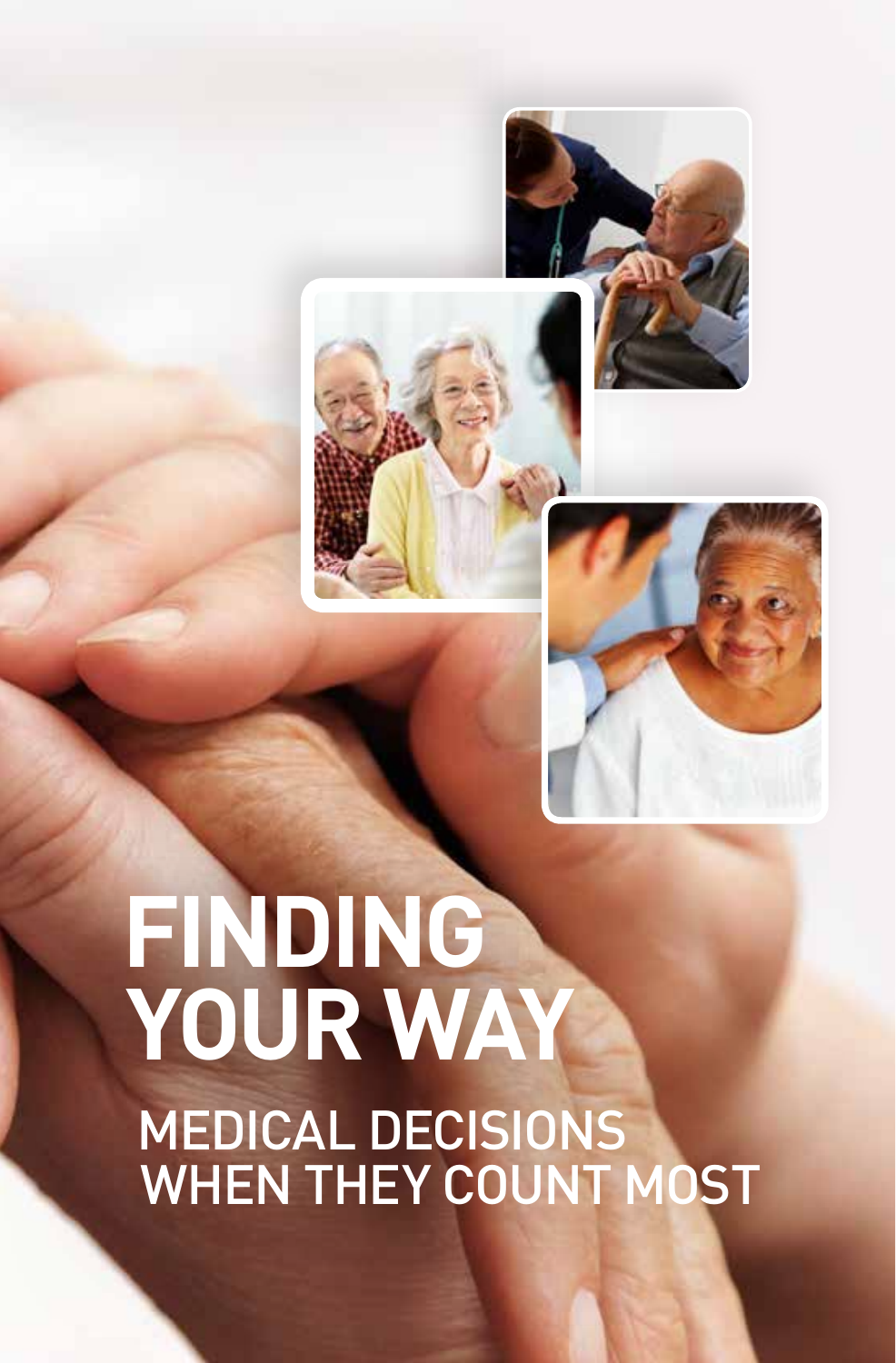

The Coalition for Compassionate Care of California is a statewide collaboration of healthcare providers, state agencies and individuals working together to promote high quality, compassionate care toward the end of life.



*Finding Your Way* was written by the Center for Healthcare Decisions (CHCD), a private nonprofit organization dedicated to advancing healthcare that reflects the values and priorities of an informed public.

This information is based on CHCD's 1997 ECHO project, which involved more than 2,000 community members and healthcare professionals in developing recommendations to improve medical care at the end of life. CHCD thanks the many colleagues and community members who assisted in preparing this booklet. Support was provided through grants from Sierra Health Foundation.

#### Order *Finding Your Way:*

- Online at www.CoalitionCCC.org
- Or call the Coalition for Compassionate Care of California (916) 489-2222

*Finding Your Way* is also available in Spanish. *Mrs. Lee's Story,* an adaptation for Chinese families, is available in a bi-lingual format.

*Copyright ©1998 Center for Healthcare Decisions. 2011 Coalition for Compassionate Care of California. Revised 1999, 2001, 2003, 2008, 2011. All rights reserved.*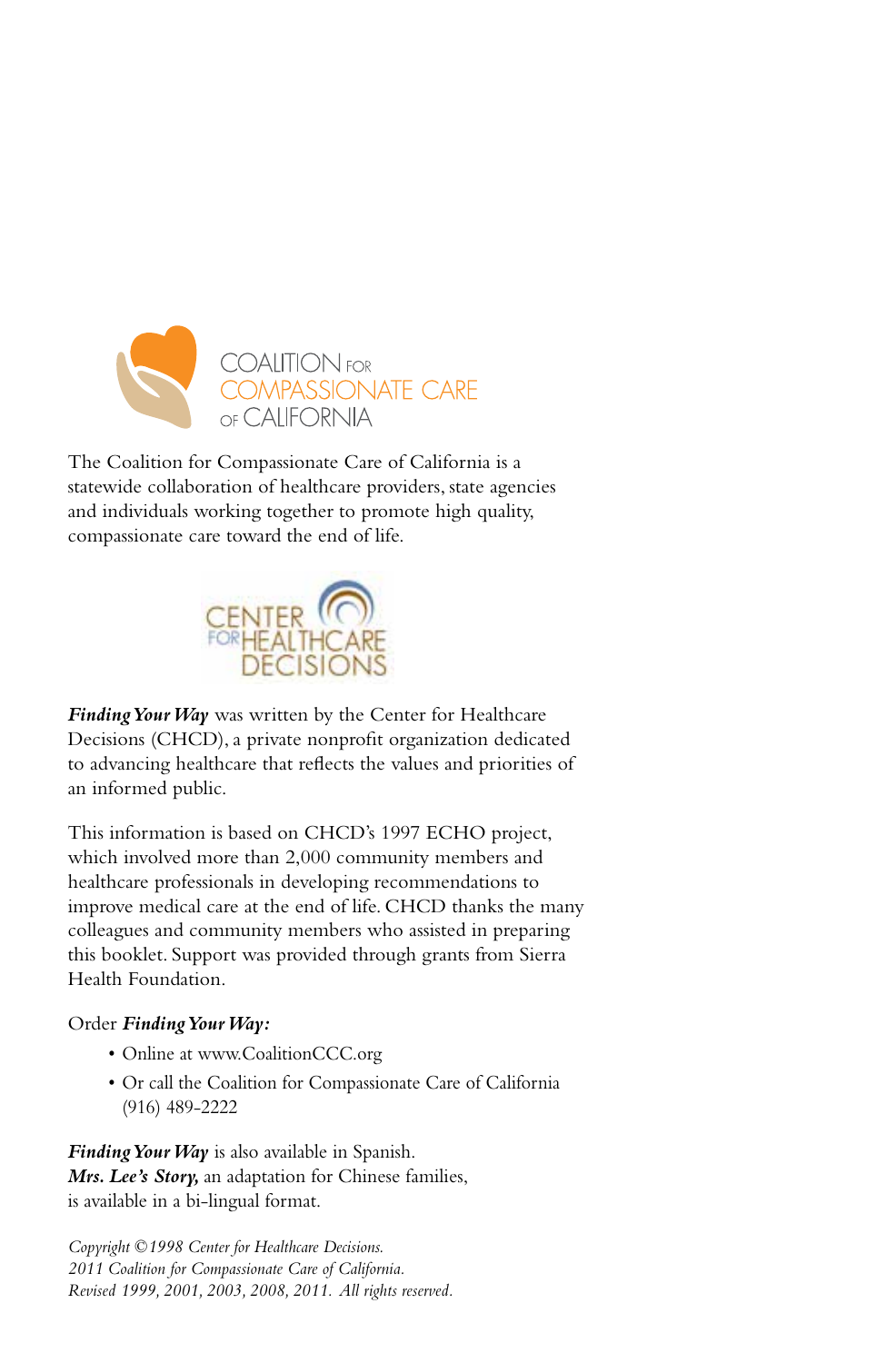

## *Finding Your Way*

*Medical Decisions When They Count Most*

Americans are independent; they like to control their own lives. However, they rarely think about the final stage of life and, as a result, often are unprepared to face heart-wrenching decisions. Marilyn Webb suggests in her book *The Good Death: The New American Search to Reshape the End of Life* that while a good death was once a matter of sheer luck, now it "has more to do with the decisions we—and our healthcare providers—make about our medical treatment and terminal care . . ."

*Finding Your Way* prepares you for making these decisions. You will learn:

- n **Why you should think about this issue now rather than later.**
- How to address the complex issues that you or your **family may face.**
- $\blacksquare$  What to expect from your doctor and other health **professionals.**
- How to advocate for compassionate care for yourself **or a loved one.**

Research shows that people have strong feelings about care at the end of life. They worry about how their decisions will affect their families emotionally and financially. They want to work with their doctors to decide the right treatment. They fear their doctors will stop caring for them when the end is near. They want emotional and spiritual support, as well as good medical care. Most of all, they want to die as peacefully as possible, free from severe pain and suffering.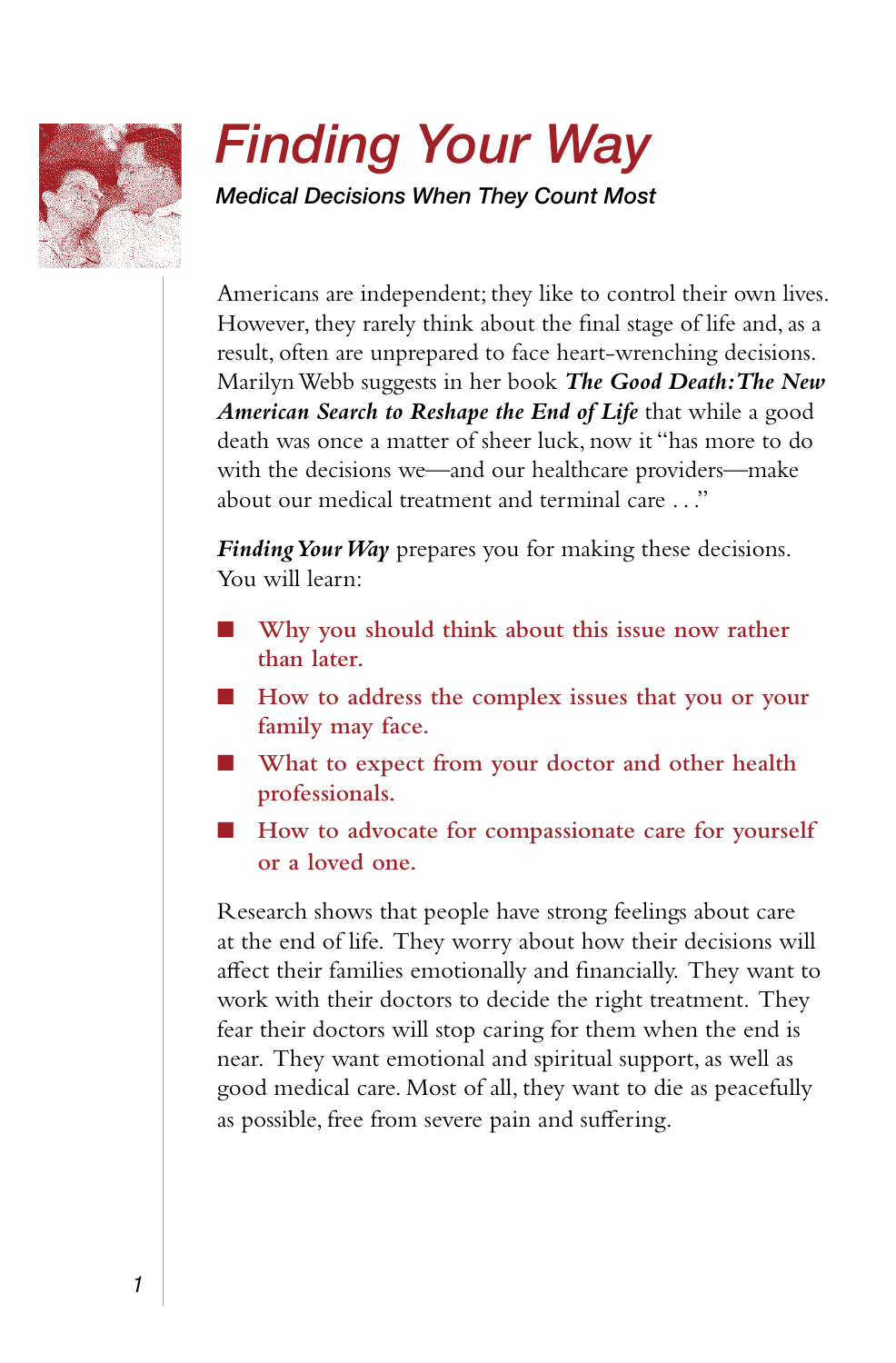Most people first deal with end-of-life issues not with their own medical crisis but with the death of a relative or friend.

#### *The Morrison Family*

Tim and Nancy Morrison are in their 30s with two young children. Work and their children's activities fill their days. But a phone call from Tim's mother gives them pause. She tells them that after a two-year bout with cancer, Tim's boyhood friend Dave just died. Tim is shaken to learn that Dave stopped his cancer treatment several weeks ago.

Tim couldn't understand why Dave gave up the fight. He had never been a quitter before, and it was hard for Tim to accept that his friend had stopped the treatment.

Nancy, on the other hand, thought about how sick Dave had been with the cancer treatment. She could imagine that some people, like Dave, would finally decide that it was no longer worth it.

They talked about what each of them might have done in Dave's position. To their surprise, they discovered they actually had very different views about how they would make this kind of decision.

Nancy and Tim went to bed that night thinking of Dave and his family and wondering, "What if . . . "

Both Tim and Nancy had lost grandparents, but they had never thought about their own deaths until Dave died. His death prompted them to think about and discuss their views about dying. Realizing that one of them might have to be the decision-maker for the other, they talked over their own beliefs about what is important at the end of life.

Why, you might ask, should young, healthy people like Tim and Nancy bother with end-of-life planning when they have no need now?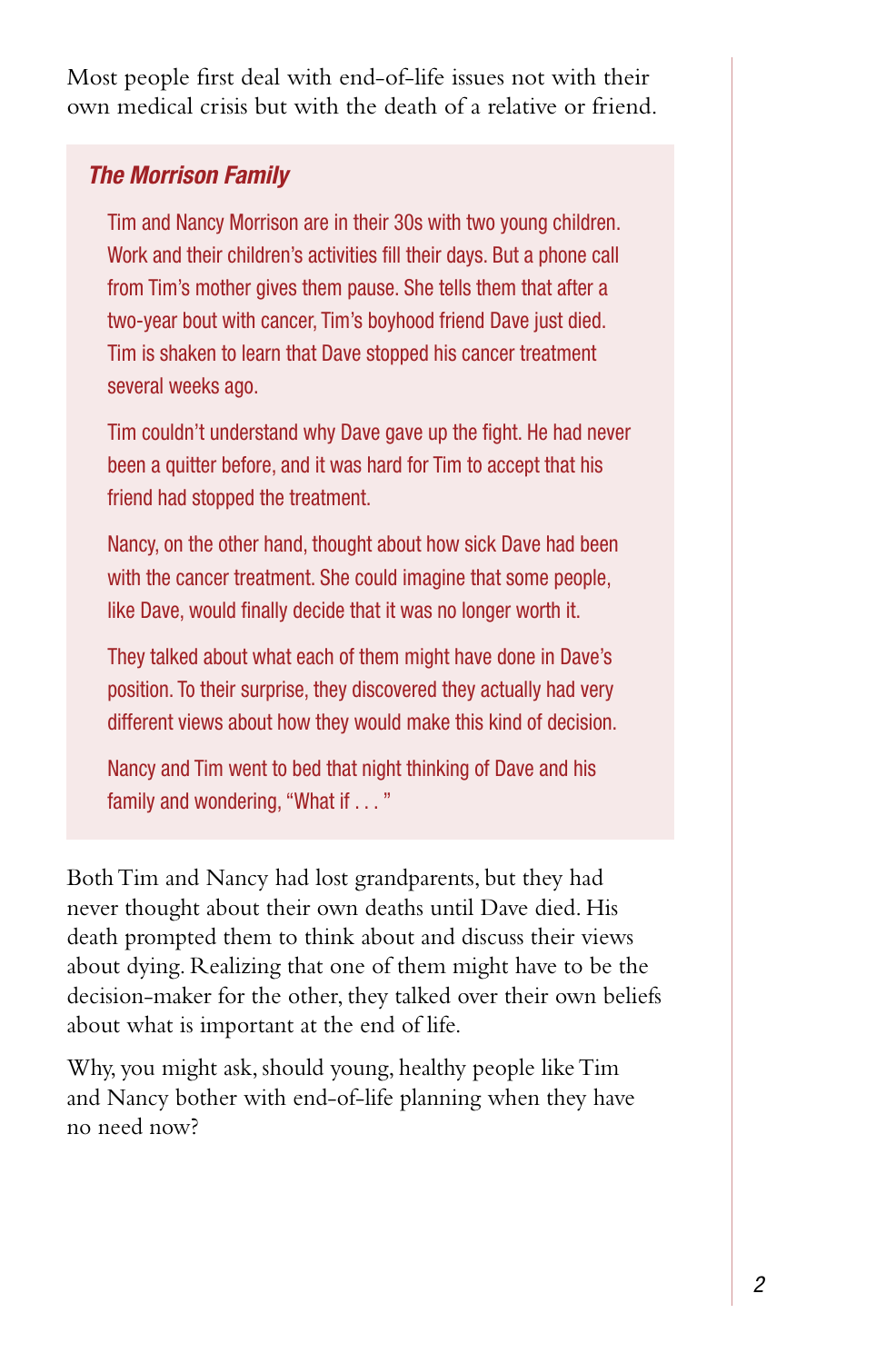There are several reasons. First, "advance care planning" allows you to think about important issues when you don't need to make immediate decisions or aren't under great emotional stress. It's also good to know that your loved one understands your wishes should you unexpectedly become unable to speak for yourself. And if you become the decision-maker, you don't have to guess what your loved one wants; you're prepared to act based on what you know. Finally, if you and your family have different views, advance care planning can help avoid serious family conflict.



### *How to begin advance care planning*

As it did for the Morrisons, the subject often arises when a close friend or relative dies. News coverage of the death of a celebrity, magazine articles or community meetings on the subject may also bring it to your attention. You can begin by considering these questions:

- *• What represents a good quality of life to you?*
- *• What concerns you most about death or dying?*
- *• How would you want to spend the last month of your life?*
- *• Some people want everything possible done to delay death. Others don't want dying to be prolonged. Where do YOU draw the line?*
- *• Who should make these decisions for you if you can't speak for yourself?*

Sharing your views with those important to you is a good way to explore this topic. This also can help you identify the person best able to speak for you if it becomes necessary.

#### *Next steps*

If you have a doctor, it is helpful to make sure he or she knows your specific views about end-of-life care. You may want to schedule an appointment to talk to your medical caregiver such as your primary care doctor, nurse practitioner or specialist.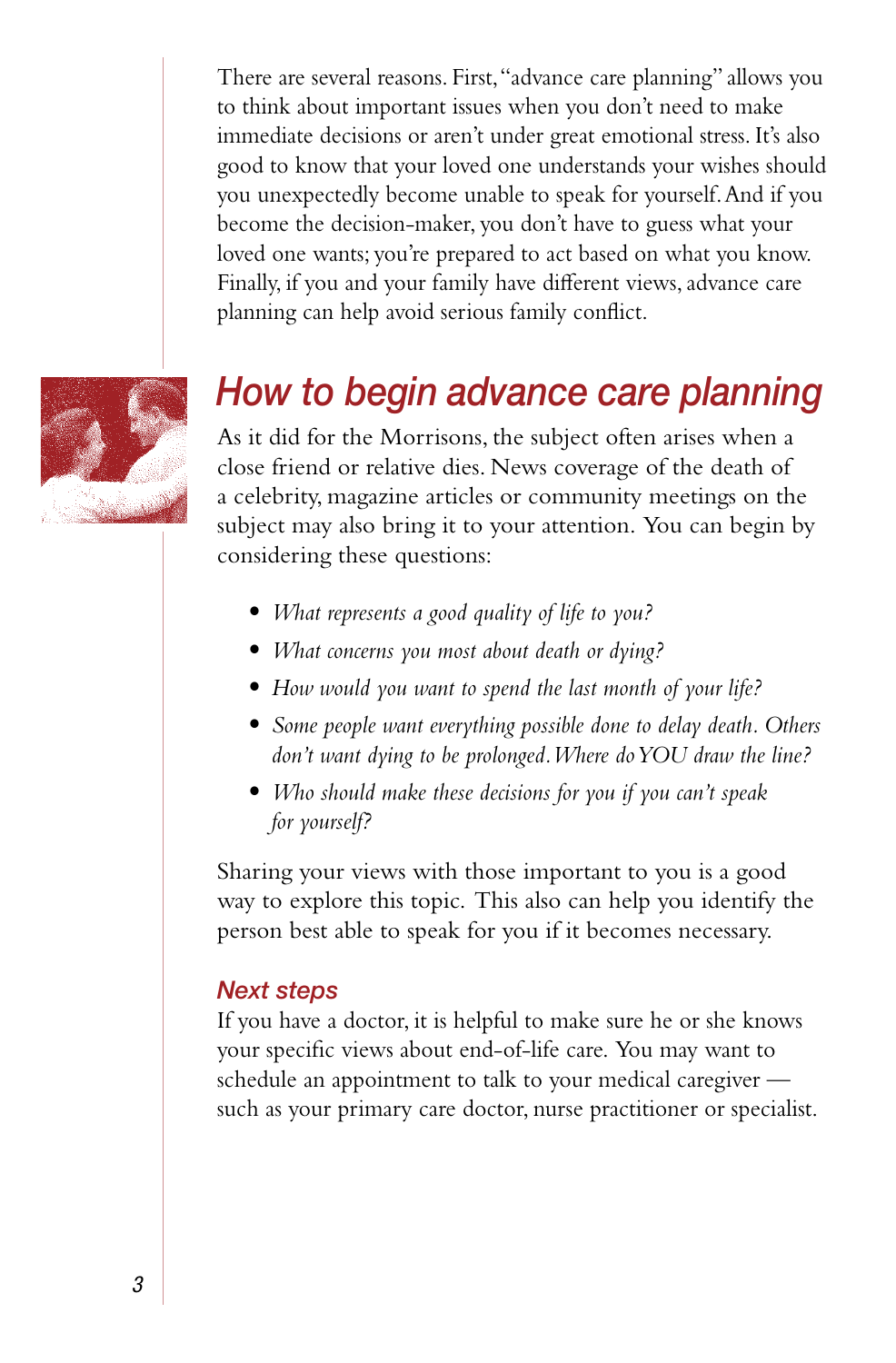Also, you may want to complete a document called an *advance directive,* such as a Medical Power of Attorney. This allows you to state in writing who will speak for you if you can't communicate and to indicate your treatment preferences. Or you may complete a Living Will, which states your wishes about life-sustaining measures if you are terminally ill or permanently unconscious. All states have at least one type of legal advance directive. California uses a single type of form, an Advance Health Care Directive.

If you have a serious health condition, you may also find it helpful to talk with your doctor about Physician Orders for Life-Sustaining Treatment (POLST). Available in many states (sometimes under a different name, e.g., MOLST, POST), the POLST form documents your specific wishes for medical treatment.

Completing these documents can help if family members do not know what you want or may not agree on the type of care you should receive. While these documents are useful, talking with those closest to you is also important.

#### *Advance Care Planning Steps*

- **n** Consider your personal values about quality of life. **What makes living meaningful to you?**
- Choose someone you trust to speak for you should **you become unable to communicate.**
- n **Talk with your decision-maker and other loved ones about your views.**
- n **Talk with your doctor about your views on medical treatment near the end of life.**
- Complete an advance directive and/or a POLST **(see page 12).**

## *When facing hard decisions*

Advance care planning is a process rather than a single decision. Most likely you will face a series of choices as your health and personal goals gradually change over time. However, if faced with having to make decisions now—



*Advance care planning is a process rather than a single decision.*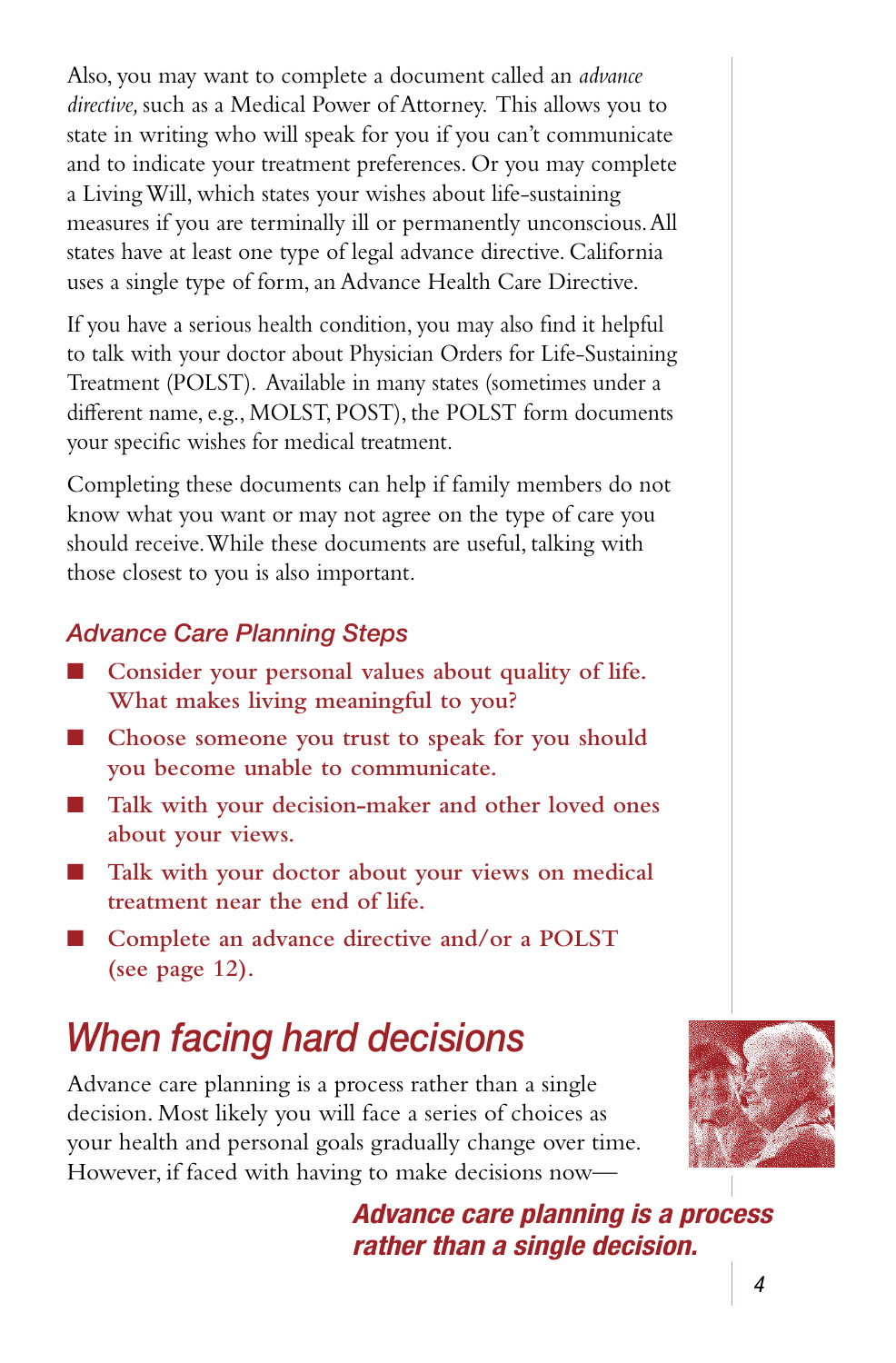for yourself or a loved one—there are things you can do to make sure the last months, weeks or days of life reflect your or your loved one's wishes about living and dying.

#### *The Thompkins Family*

Ada Thompkins is an 82-year-old retired teacher with three grown children and seven grandchildren. After losing her husband several years ago, Mrs. Thompkins' physical and mental abilities gradually declined, leaving her in need of increasing help from her children. The Thompkins are a close-knit family with a long tradition of shared activities.

Three years ago, when Mrs. Thompkins suffered a severe stroke that left her unable to move her body or talk, she was placed in a nursing home, where her family visited every day. Hospitalized several times for pneumonia, she now has a permanent feeding tube, is very weak, and no longer recognizes her family.

Mrs. Thompkins has returned to the hospital, where she is receiving intensive treatment for her heart condition. When her oldest son Fred arrives, he worries, "I just don't know if this is what Mom would have wanted." For all their closeness, the family has never discussed their personal values about the last months of life. They have never talked about dying.

Situations like this are common. So are the questions they raise: If this were your mother, would you know how she wants to live her last days? If you were Mrs. Thompkins, what would you hope your children would do? Unlike the Morrisons, who started talking about their views on dying as young adults, the Thompkins don't know their mother's wishes. Since she can no longer communicate, her family has to imagine what she might want.

When a family makes these kinds of decisions for a loved one, they need to consider several things: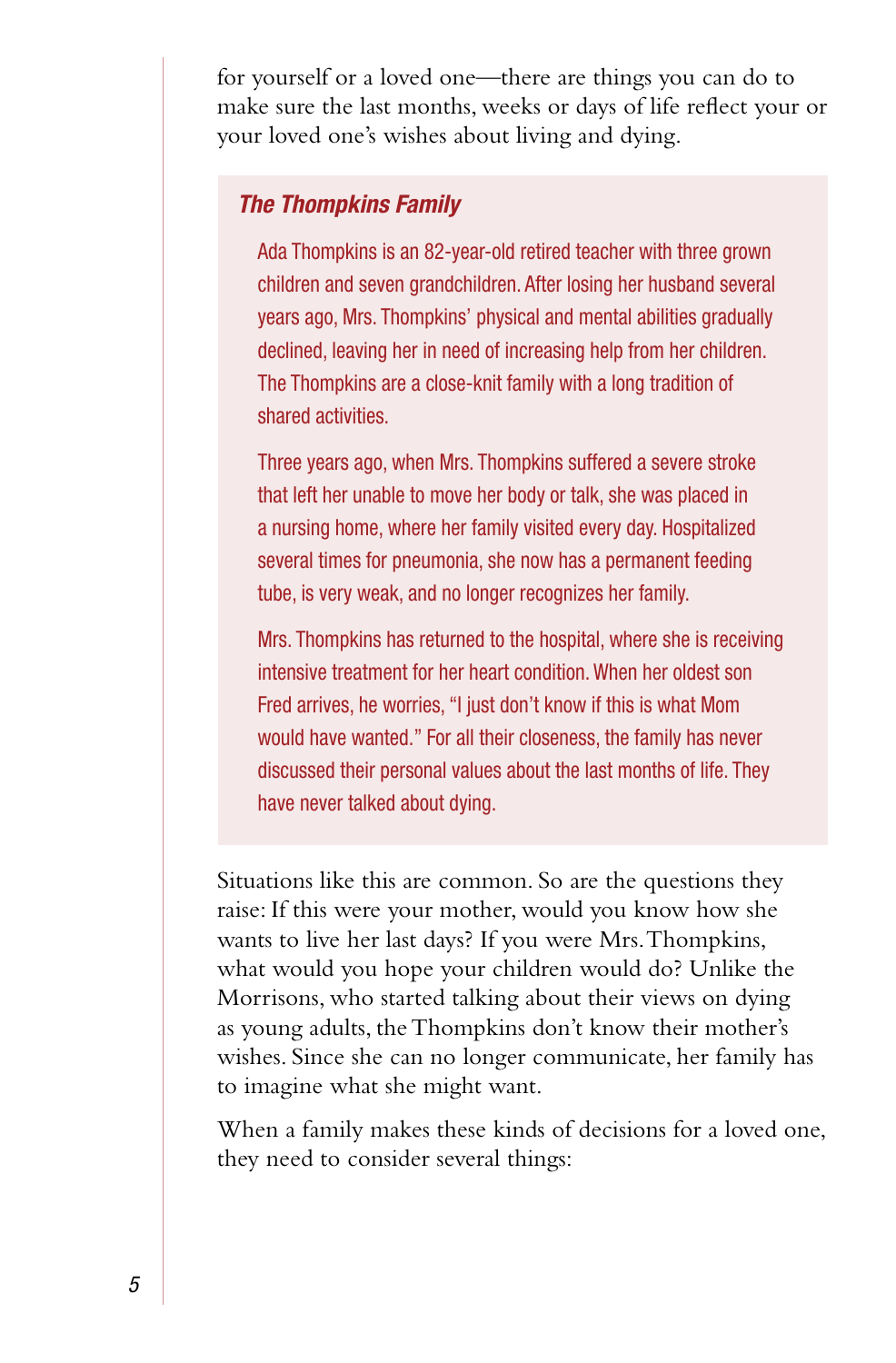#### *Medical condition and chances for improvement* **1.**

It is sometimes difficult for people to accept that a loved one is at the last stage of life, especially since doctors usually can't predict how long someone will live. The subject of dying is often avoided for fear that it means "giving up." Yet, when family members are helped to face what lies ahead, they are better able to seek the care best suited for their loved one. The first step is understanding the patient's medical condition now and what may come later.

If you are the decision-maker for a loved one like Mrs. Thompkins, you will want to ask the doctor:

- *• Is it still possible to cure her disease or illness?*
- *• If not, what are her chances of at least improving?*
- *• Given her current condition, what do you expect in the next few weeks? In the next few months?*
- *• Are other medical problems likely to arise?*

## *Treatment options* **2.**

In general, there are three goals of treatment for someone in the last phase of life:

- n **Restoring the person to a healthier state.**
- Supporting the person to maintain his or her current **level of health.**
- Providing comfort without trying to prolong life.

All of us hope that medical science will provide cures, and if not, at least help improve health. Yet with severe illness, terrible accident, or advanced age, it may no longer be possible to make a person well. At that point, continued treatment may support life and keep the person comfortable.

But for some patients the treatments or machines that support life also may cause or prolong suffering. When that happens, life-sustaining measures—such as breathing machines, CPR,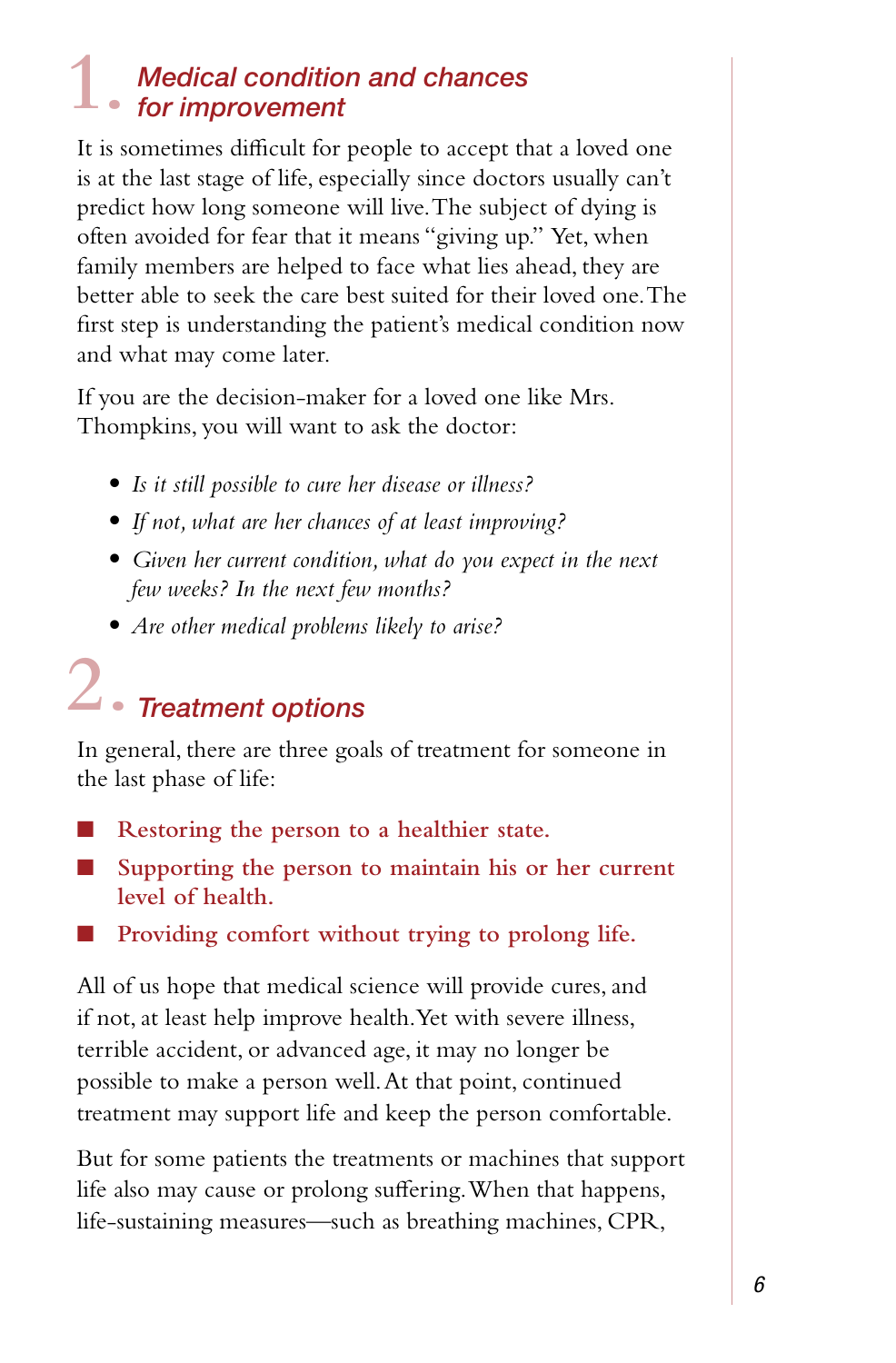#### *But for some patients, the treatments that support life also may cause or prolong suffering.*

artificial nutrition, IV fluids and antibiotics—can be stopped or not used at all. Palliative care then becomes the focus. This approach can help control pain and other symptoms while addressing the emotional and spiritual needs of the patient and family.

Palliative care should always be offered to those who are seriously ill or near the end of life. Hospice programs specialize in palliative care, but other healthcare teams often provide it in hospitals, nursing homes or at home. If your doctor doesn't discuss palliative care, be sure to ask about these services.

*Questions to ask about your loved one's treatment options:*

- *• Is there any treatment that will help regain her health? Are there side effects?*
- *• Is there treatment to prolong her life? What kind of life will she have?*
- *• What will be provided if we decide to focus on comfort only?*
- *• Is palliative care or hospice available? What services will be provided?*
- *• Would it be helpful to complete a POLST on her behalf?*
- *• What other help is available for the family at this time?*

## *Quality of life* **3.**

The person's quality of life is usually the most important thing to consider at this time. While the patient is the best one to decide his/her own quality of life, sometimes families need to do this for their loved one, as in the case of Mrs. Thompkins. Although the Thompkins don't know their mother's views or wishes, they can begin by thinking about how she might feel about her quality of life now.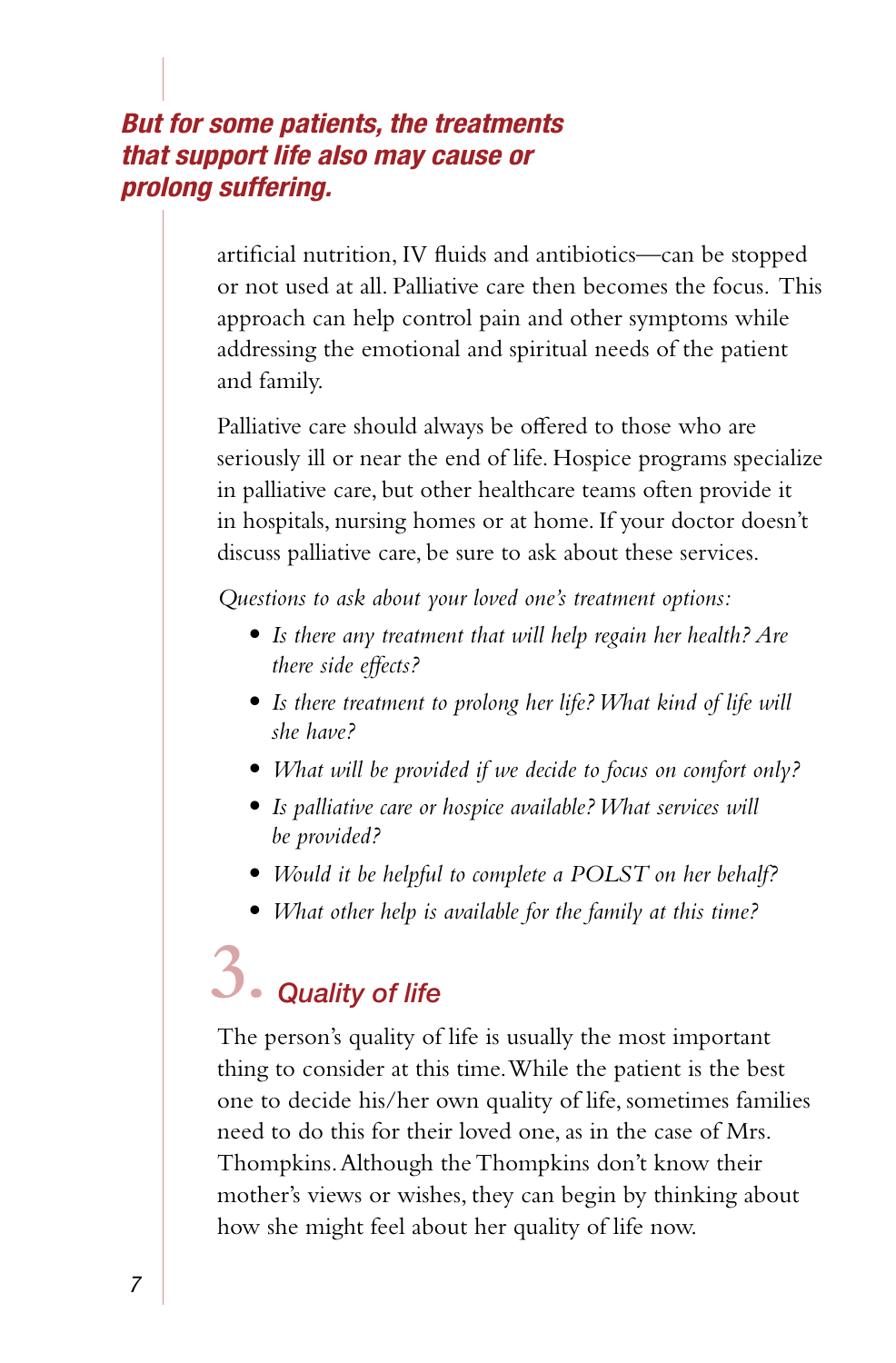*Questions to consider:*

- *• Is she able to enjoy the things that bring her pleasure?*
- *• How much discomfort is she now experiencing?*
- *• Is she able to talk or respond to others, especially family members?*
- *• Does her medical treatment fit with her cultural values and religious beliefs?*
- *• If she could talk to you about her care, what would she say?*

When the time comes, judging a loved one's quality of life can be difficult. Even if you believe your loved one would not want to continue having life-sustaining measures, it can be hard to let go. You may feel guilty that you have not done everything you could. You may worry about money problems or unsettled family issues. Talking with a spiritual leader or a counselor can help you with these concerns.

## *Involving others in the process*

You and your family do not have to face these choices alone. Your doctor can give you medical information and advice. Nurses, social workers, chaplains, support groups and your faith community also can help with emotional support or the day-to-day problems of caring for someone who is dying—whether in a hospital, nursing home or at home. Talking to these caregivers as early as possible can help you when making difficult decisions.

Sometimes, you may not agree with the doctor about the best course of action. If this occurs, speak openly about your concerns. If you are still unsure, you may want to seek another doctor's opinion, ask for a care team meeting, or speak with a patient assistance employee from your hospital or health plan. In some cases, hospital ethics committees—with doctors, nurses, chaplains, community members and others can help you and your family with these concerns and help solve conflicts.

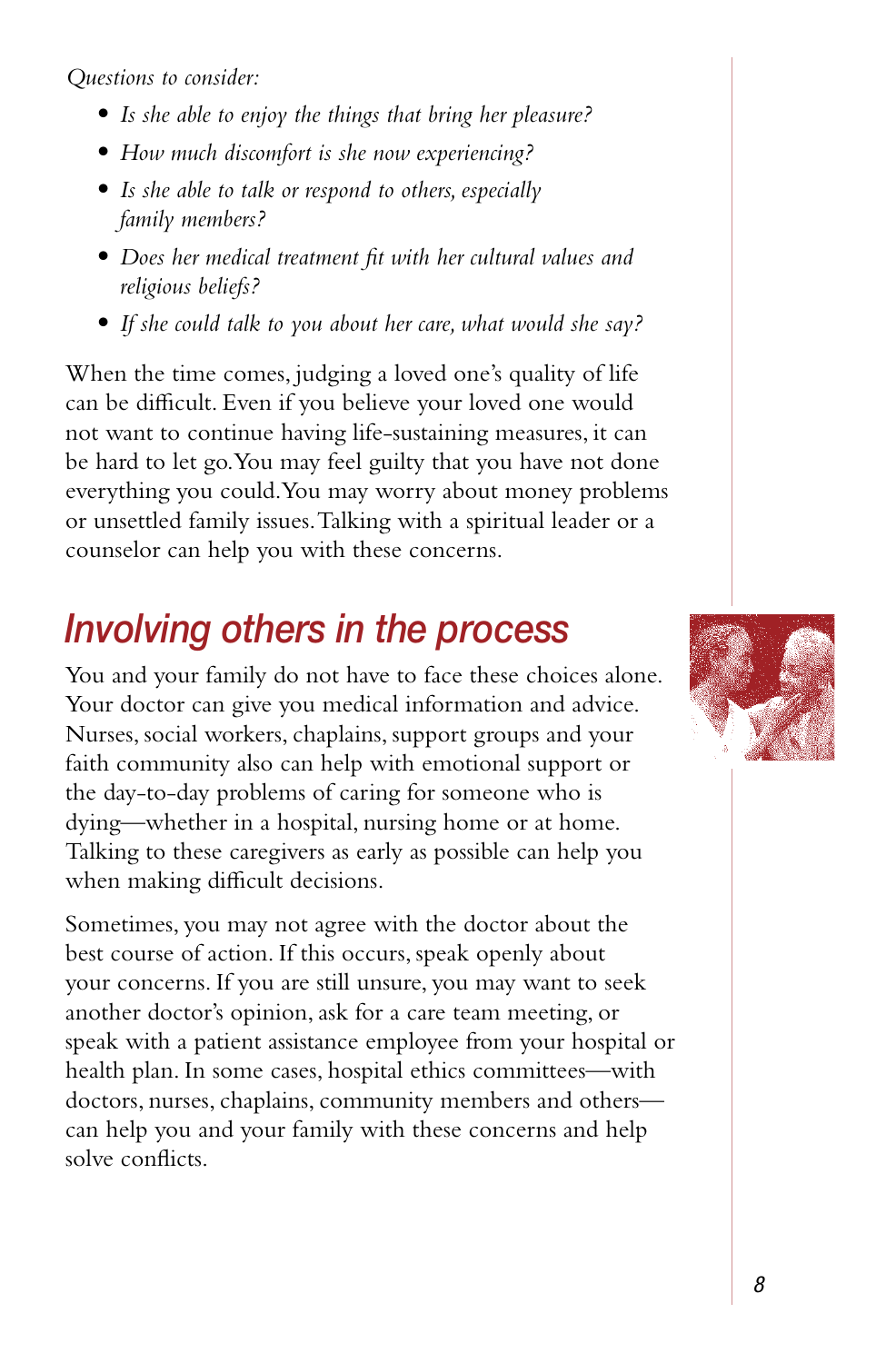If your loved one is very ill, many doctors may be involved. This can make it hard to stay well informed and talk clearly with all of them. If this happens, you need to be forthright set up meetings with the doctors, write down your questions in advance, keep notes, and be available when changes occur. Nurses can play an important role in helping you. If there are many family members, you might also consider naming one as the main contact person to talk with doctors.

All those involved in caring for a person who is dying family members, doctors, nurses, social workers, clergy and other support staff—have a role in making sure that end-oflife care is compassionate.

#### *The checklists on the following pages tell you what you should expect from your doctor, as well as those actions you should take yourself.*

Whether you are in the early stages of planning like the Morrisons, faced with decisions for a family member like the Thompkins, or somewhere in between, you can help to shape the last stage of life. Advance care planning, good communication, and shared decision-making are important ways to obtain end-of-life care that will bring peace of mind to you and your family.

> "Modern medicine may have made dying harder, but it has also given us the gift of time—the time to prepare, the time to heal family wounds, the time to bring psychological and spiritual closure. If we can take advantage of it, it has given us something unique in history: the time to tie up loose ends and orchestrate a death that is good."

> > Marilyn Webb *The Good Death*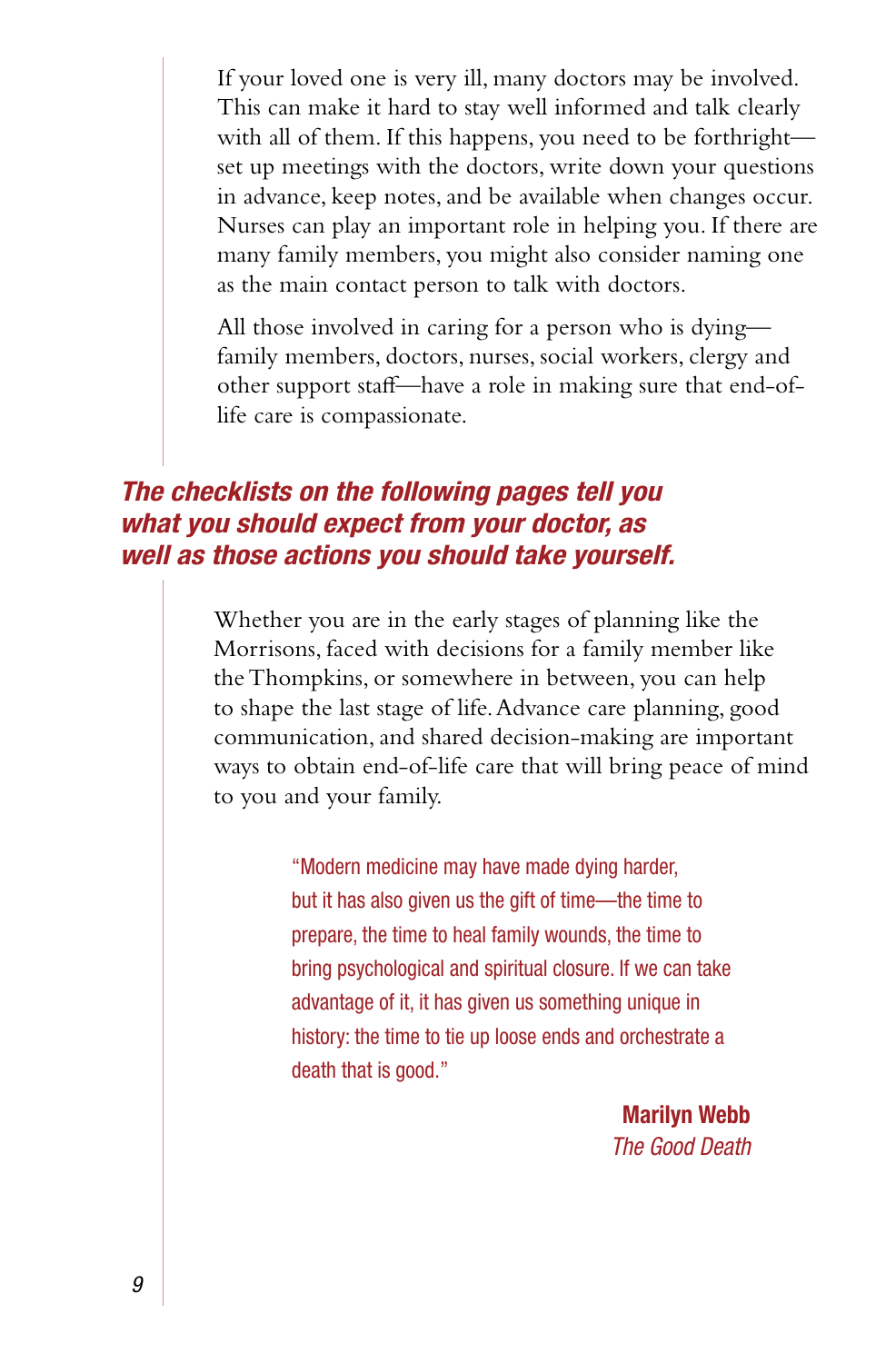## *Checklist*

### How Your Doctor Should Work With You

#### *Your doctor should:*

#### *Discuss advance care planning.*

- $\checkmark$  Give you time to talk about your concerns.
- $\mathcal V$  Ask about and respect your values and decisions.
- $\vee$  When appropriate, document your wishes in a POLST.

#### *Provide clear and complete information.*

- $\mathcal V$  Make sure that you understand important information.
- $\checkmark$  Discuss future decisions, giving you time to consider and plan.
- $\checkmark$  Discuss treatment options and goals, including palliative care.

#### *Encourage decisions that all can accept.*

- $\checkmark$  Provide time for you to consider different treatments.
- $\checkmark$  Involve you and your family in developing the plan of care.
- $\checkmark$  Encourage discussion with others if there is disagreement.

#### *Assist you in handling non-medical concerns.*

- $\checkmark$  Involve social services for emotional and practical support, including financial concerns.
- $\checkmark$  Enlist help of a chaplain or other resources to offer spiritual support.

#### *Provide palliative care to you and your family.*

- $\vee$  Make sure you and your family know what to expect during the dying process.
- $\vee$  Consider both your own and your family's needs as part of palliative care.
- $\checkmark$  Ensure pain relief and symptom control.
- $\triangleright$  Discuss hospice services.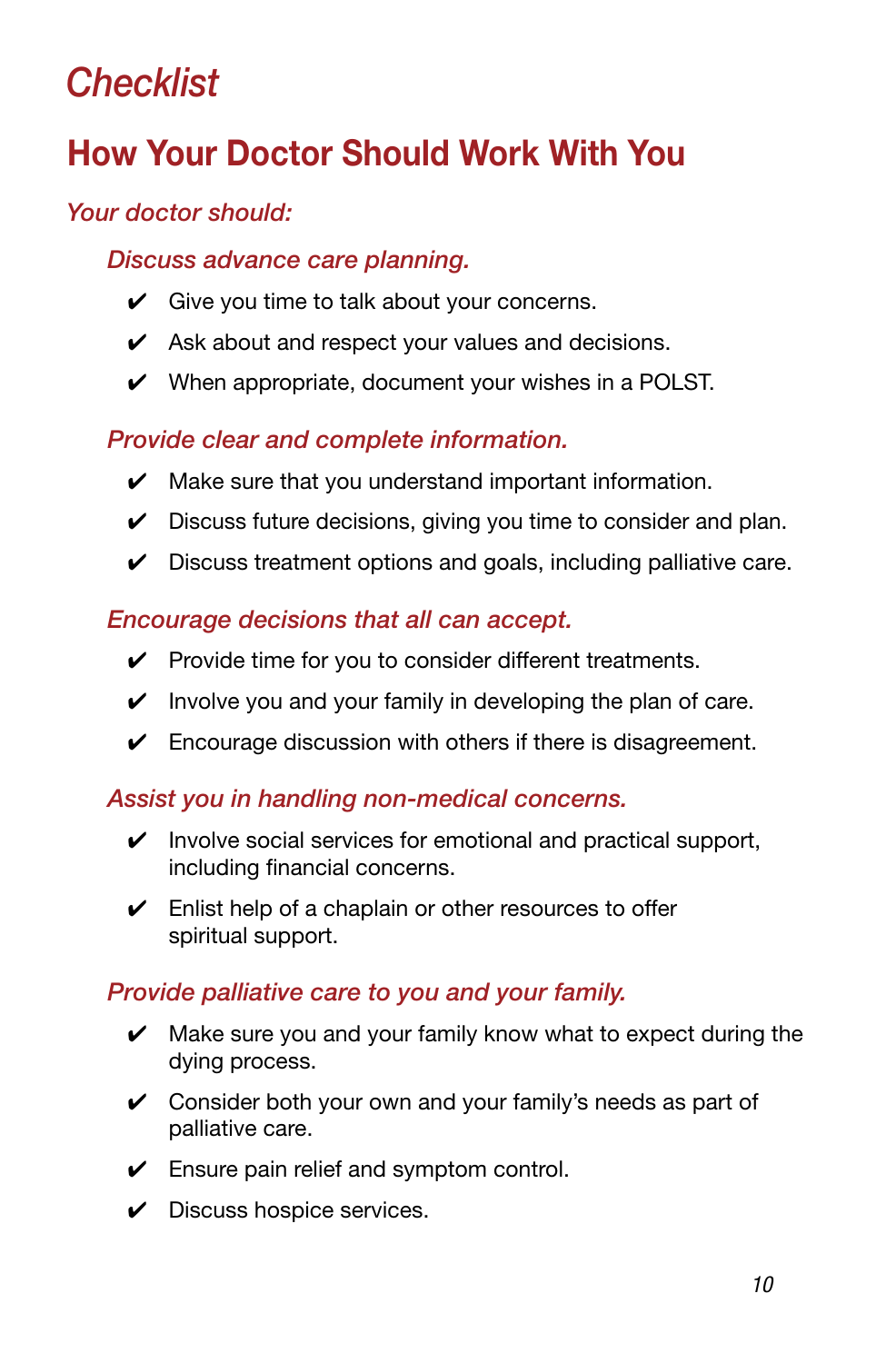## *Checklist*

### Steps for *Finding Your Way*

#### *When doing advance care planning, you should:*

- $\checkmark$  Consider your own views about the last stage of life.
- $\checkmark$  Discuss these views with your family or close friends.
- $\vee$  Pick a substitute decision-maker who knows you well and is able and willing to speak for you if you can't communicate. If you have no decision-maker, write down your wishes for care in an advance directive.
- $\checkmark$  Discuss your views with your doctors.
- $\vee$  Complete an advance directive form and give copies to your decision-maker and doctor.
- $\checkmark$  From time to time talk about this with family or friends, since personal views may change.

#### *When facing difficult decisions, you should:*

- $\checkmark$  Recognize that the dying process is complex. Unexpected medical, emotional, spiritual and practical issues may arise.
- $\checkmark$  If there is an advance directive or a POLST, make sure it is in the medical record.
- $\triangleright$  Ask your doctor to discuss treatment options and goals for this stage of life and record your wishes in a POLST, making sure your advance directive is consistent.
- $\checkmark$  If the doctor's views don't agree with yours, talk to the doctor and try to work out differences.
- $\triangleright$  Realize that treatments and goals may change as the illness progresses and you may stop treatments if they no longer meet your goals.
- $\vee$  Be aware that intense feelings and family problems can make it hard to talk about these issues.
- $\checkmark$  If you are a spokesperson, make decisions based on your loved one's views, whether you fully agree or not.
- $\mathcal V$  Make use of resources such as hospital chaplains, social workers and ethics committees.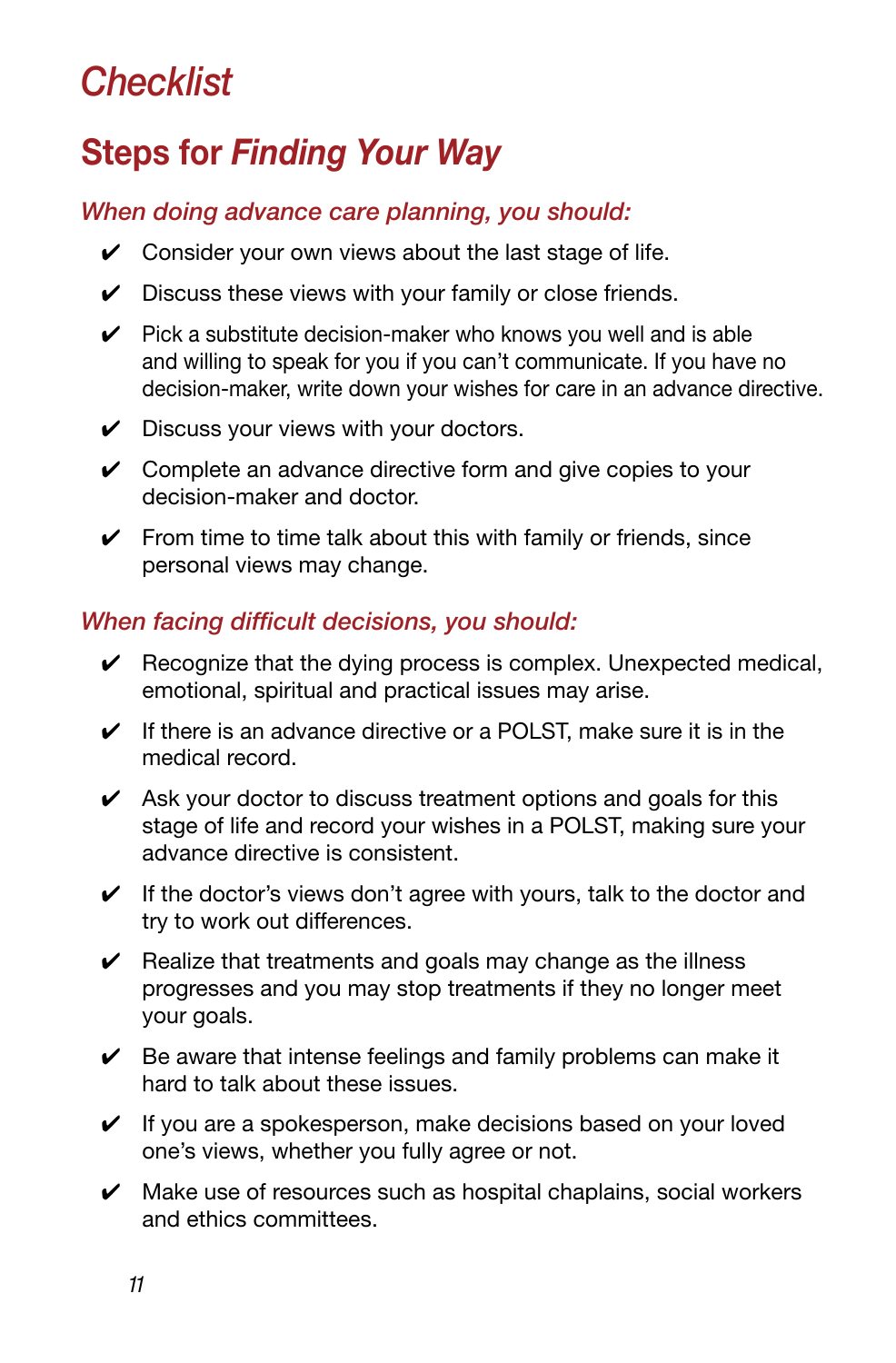## *Resources*

#### *Advance Directives*

All states recognize at least one type of advance directive. While the laws of each state may vary on wording and restrictions, there are two main types of directives.

- *• Medical Power of Attorney—Also known as a Power of Attorney for Health Care (or Health Care Proxy), lets you choose someone to make your healthcare decisions if you cannot.*
- *• Living Will—Tells your doctors how you want to be treated if you become permanently unconscious or suffer from a terminal illness.*

California uses a single type of form, an Advance Health Care Directive.

For more information or to obtain an advance directive form:

- *• Call your hospital's social services, patient education, admissions or chaplaincy department.*
- *• Call the National Hospice and Palliative Care Organization Helpline at 1-800-658-8898.*
- *• Download a legal form for any state from www.caringinfo.org.*
- *• Visit the Coalition for Compassionate Care of California website for more resources at www.CoalitionCCC.org*

*POLST (Physician Orders for Life-Sustaining Treatment)* POLST is a form used in many states. It records the types of

medical treatment that a patient wishes to receive towards the end of life, including whether to:

- *•* Attempt cardiopulmonary resuscitation (CPR),
- Give antibiotics and IV fluids,
- *•* Use a ventilator to help with breathing, and
- *•* Provide artificial nutrition by tube.

Signed by a medical professional, POLST guides care in the hospital, nursing home or at home. In many states, both the doctor and the patient must sign the POLST.

The POLST form complements but is not intended to replace an advance directive. While POLST is designed for seriously ill individuals, an advance directive that appoints a spokesperson is recommended for all adults, regardless of their health status.

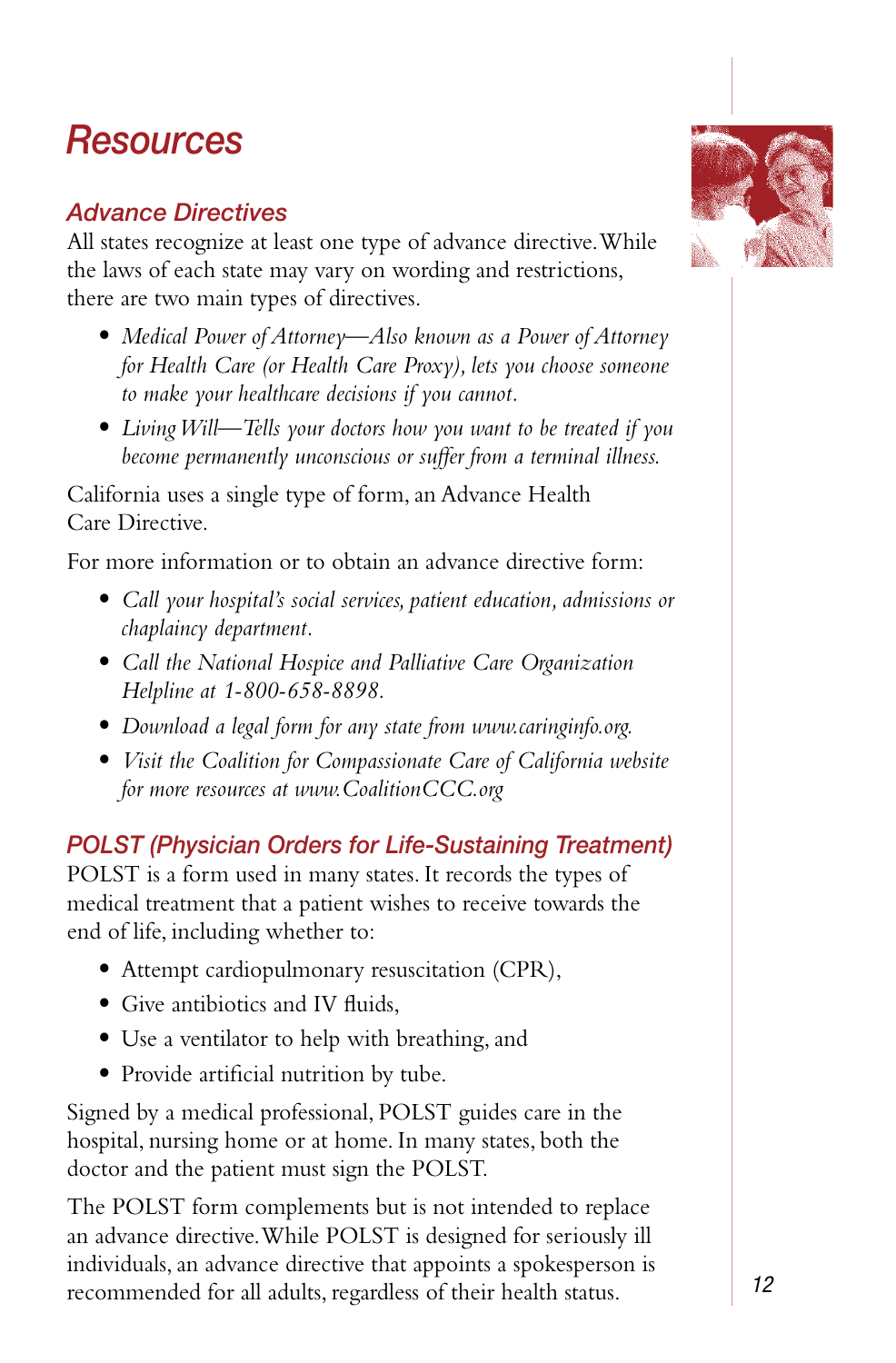To learn more or find out if POLST is available in your state, talk with your doctor or visit: www.polst.org. In California, visit: www.capolst.org.

#### *Palliative Care Services*

Many hospitals have palliative care programs that serve people with serious illnesses and their families. Palliative care addresses medical, emotional and spiritual needs and can be provided in hospitals, nursing homes or at home. The focus is on the whole person and their quality of life, rather than looking only at their disease and how to treat it. To learn more, ask your doctor or hospital about available services.

#### *Hospice Programs*

Most communities have hospice programs that provide medical services, emotional support and spiritual resources for dying persons and their families, and support for grieving family members. Medicare and most Medicaid programs and health plans pay for hospice services. To learn more, ask your doctor or hospital for the name of a local hospice. Or contact the National Hospice and Palliative Care Organization Helpline (1-800-658-8898) or website (www.nhpco.org) for location of hospices near you.

#### *Faith Communities*

Communities of faith offer support to dying persons and their families through health ministry programs, faith community nurses, and clergy trained in pastoral care. Many religious communities also study end-of-life issues, addressing decisions such as stopping medical treatment or using artificial nutrition. Ask your faith leader for more information.

#### *Health Plans*

If you belong to a health plan, contact its health education department for classes or materials, including printed information and videos on topics such as decision-making and advance directive forms.